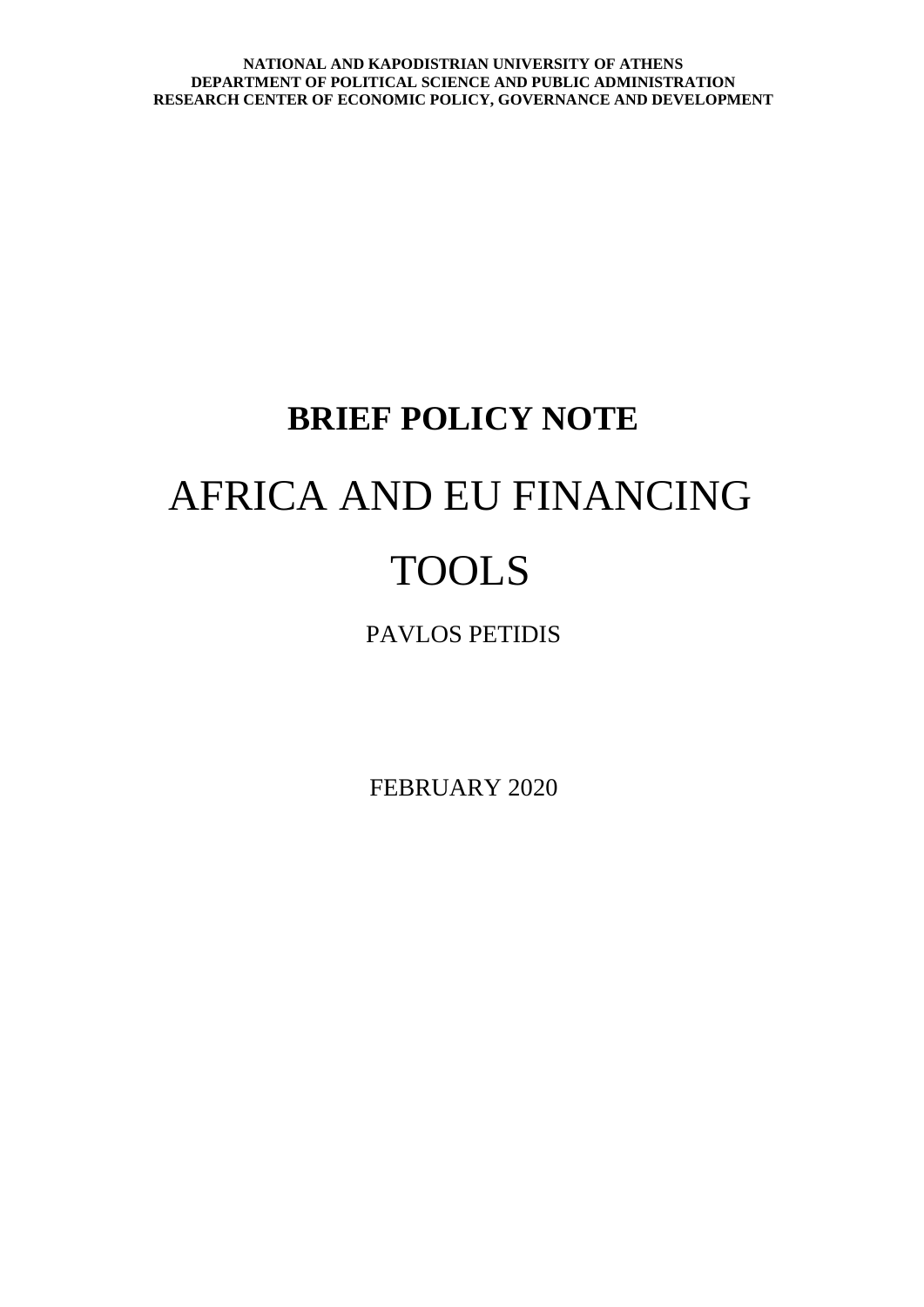## **1. Introduction**

The strong alliance between Africa and Europe is based on geographical proximity and old historical links, and its strategic relevance has been developing in a dynamic geopolitical context<sup>1</sup>. The EU has made significant attempts to elevate the collaboration above the usual 'donor-recipient relationship. This collaboration is based on shared similar interests. Africa's most significant economic partner and a primary source of foreign investment, official development assistance (ODA), and humanitarian relief are the EU and its Member States. The EU and its Member States spent €75.2 billion on ODA in 2019, accounting for 55.2 percent of overall global assistance<sup>2</sup>. In 2018, the overall goods trade between the EU-27 and Africa was valued at  $\epsilon$ 235 billion, according to the European Commission<sup>3</sup>. Aid and trade preferences have dominated European economic strategy toward Africa, which has been supplemented by talks aimed at improving domestic policies, governance, and the investment climate in partner nations<sup>4</sup>.

Africa has both opportunities and challenges from the EU's perspective. Africa is a significant partner in multilateral fora and a source of critical natural resources on the one hand. It is also a rising market with expanding importance, especially when the African Continental Free Trade Area (AfCFTA) came into force in early 2021, bringing 54 countries and almost a billion people together. It does, however, contain some of the world's most vulnerable and least developed countries, which are sources of poverty, migration, and prolonged violence. This has an implication on how the EU's foreign policy and development assistance are formed and deployed, particularly on a differing continent like Africa. The EU strives to strike a balance between security concerns and the more significant development objective while also remembering that other global entities are increasingly challenging their role in Africa<sup>5</sup>.

For the past 20 years, the Cotonou Agreement has influenced most EU-Sub-Saharan Africa ties. It was supposed to conclude in 2020, but it was extended until 2021. After more than two years of negotiations, the EU and the Organization of African, Caribbean, and Pacific States (ACP) signed a successor agreement in April 2021, which contains a mutual ground for all

 $1$  Osondu-Oti, 2020

<sup>2</sup> The Africa-EU Partnership, 2021

<sup>3</sup> Pichon, 2021

 $4$  Brozou, 2021a

<sup>5</sup> Pichon, 2021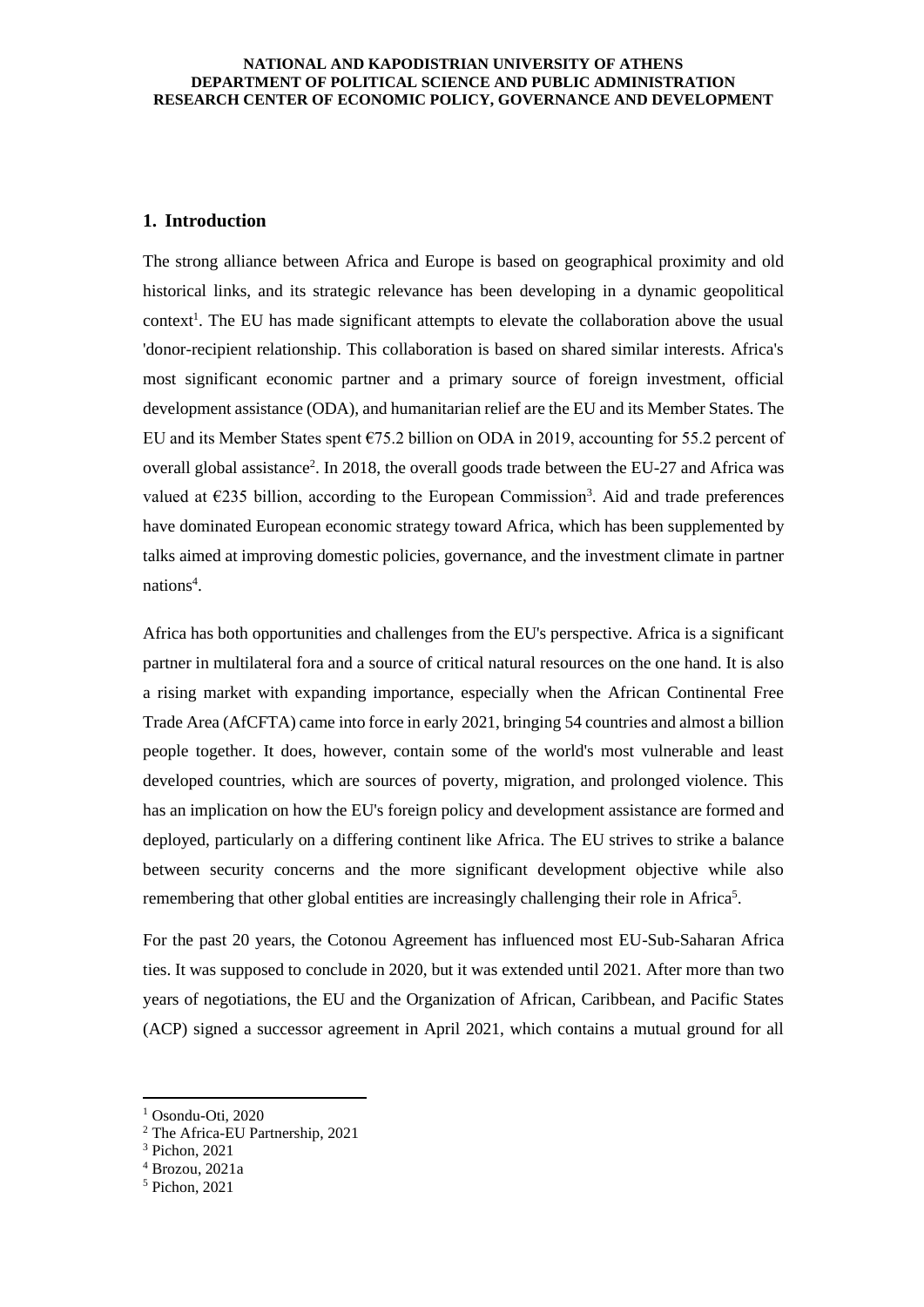ACP countries as well as three distinct regional protocols<sup>6</sup>, one of which is for Africa (excluding North Africa). This important difference would enable the EU to customize its cooperation objectives to each group of countries. The Commission adopted a joint communication detailing the steps toward a new Africa strategy in 2020. It recognizes the EU's interdependence with Africa, as well as the need for a revived comprehensive engagement based on common interests, as well as support for the UN Agenda 2030 and its SDGs. A sequence of European Parliament briefings covers governance, security and migration, development, humanitarian relief, climate change, trade and investment, and other facets of the new alliance.

The European Parliament passed a resolution in March 2021 outlining a strategy for new EU-Africa cooperation, highlighting the need for the EU and Africa to "move beyond the donorrecipient relationship." It designates a number of critical issues that must be addressed in light of the post-pandemic situation and the need to fully realize Africa's potential. These developments come before the new strategy's acceptance at the sixth EU-African Union Summit, scheduled for later in 2021. Because of the strategic importance of the EU-Africa alliance, resources mobilized to strengthen it must be matched. The novel Neighbourhood Development and International Cooperation Instrument (NDICI) – the Global Europe Instrument of the 2021-2027 MFF – allocates a major fraction of its funds to Sub-Saharan Africa ( $\epsilon$ 29.1 billion) and the EU Neighbourhood ( $\epsilon$ 19.3 billion), which encompasses North Africa. Furthermore, to mobilize private funding and maximize the impact of various financial instruments, the EU has prioritized tighter coordination with EU Member States and organizations, especially development finance institutions<sup>7</sup>.

## **2. Financing in the 2021-2027 MFF**

The goal is to boost investment by expanding on existing projects such as the external investment plan and the Africa-Europe Alliance for Sustainable Investment and Jobs<sup>8</sup>. The MFFs (long-term budgets) of the EU fund programs are divided into different heads (expenditure categories), each addressing a particular policy area. Since January 2021, the MFF 2021-2027 has been in effect. Despite some consistency, the financing of external activity has changed significantly since the MFF for 2014-2020. The goal for the future term was to make EU action more coordinated and coherent and ensure the flexibility needed to respond quickly to new crises or problems, in keeping with the findings made by examining past instruments

<sup>6</sup> Bøås, M., Horký-Hlucháň, O., & A., 2020

<sup>7</sup> Jones, Keijzer & Veron 2020

<sup>8</sup> Brozou, 2021b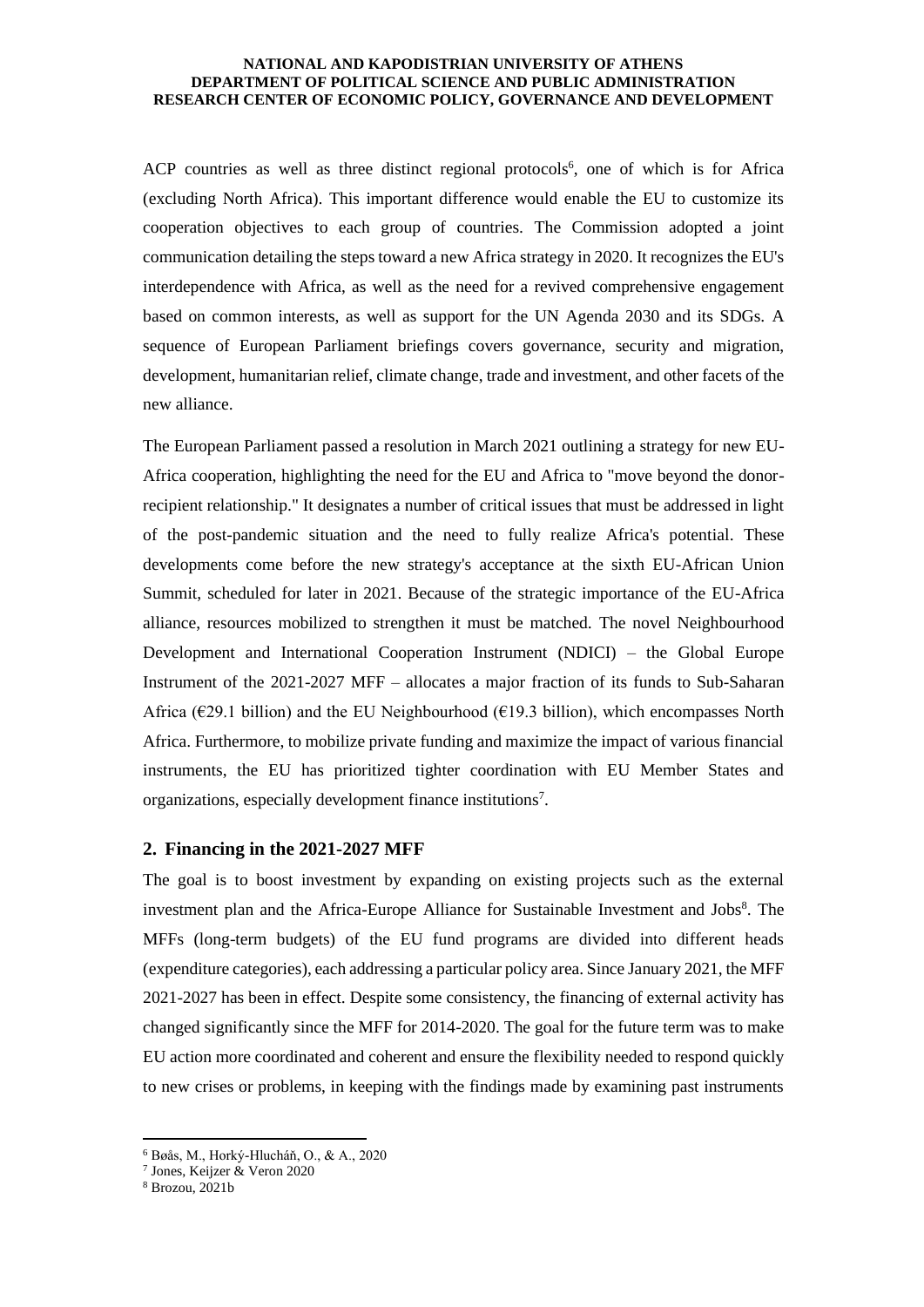for external finance<sup>9</sup>. Furthermore, the new MFF aspires to address the fragmentation of external finance mechanisms, thereby improving budget unity and effectively responding to a dynamic international setting where the complexity and intensity of challenges are unlikely to diminish.

Different policy frameworks govern the EU's relations with Africa and individual countries. While the joint Africa-EU strategy defines overall African relations, the European Neighbourhood Policy governs relations with North Africa, and the Cotonou Agreement governs relations with Sub-Saharan Africa until it expires (in principle, when the post-Cotonou framework enters in force). The financing had also been channeled through various instruments till the previous MFF expired. North Africa, for example, had primarily been funded by the European Neighbourhood Instrument. In contrast, Sub-Saharan Africa had been primarily funded by the European Development Fund, the EU's principal conduit for development cooperation in Africa that was not funded by the EU budget<sup>10</sup>. The new Global Europe Instrument in the new MFF encompasses development cooperation with Africa.

## **3. The Global Europe Instrument and Heading 6**

The previous Heading 4 renamed Heading 6 'Neighbourhood and the World,' has been reorganized and streamlined, with a  $\epsilon$ 98.4 billion budget (2018 prices). The most significant change is creating a new instrument, the NDICI, which has absorbed several formerly separate instruments, including the off-budget European Development Fund, as stated below (EDF). The EU's previous external investment framework has also been scaled up under the NDICI Regulation in order to boost sustainable development by attracting additional investment, which is desperately needed in post-Covid-19 times and the final decisive decade for achieving Agenda 2030 and the SDGs. As a separate instrument from NDICI, Humanitarian Aid continues to exist, and its legal foundation, Council Regulation No 1257/96, is still in effect. It has a budget of  $E10.3$  billion, and the EU continues to be a global humanitarian donor. The standard foreign and security policy (CFSP), one of the primary vehicles for delivering the EU's foreign and security policy's 2016 Global Strategy, is funded independently, with a budget of  $E2.4$  billion (2018 prices). A new off-budget vehicle, the European Peace Facility, would pay CFSP operations having military and defense consequences, substituting the African Peace Facility, which had been financing such efforts since 2003.

<sup>9</sup> Brozou, 2021b

<sup>10</sup> Jones, Friesen & Veron, 2020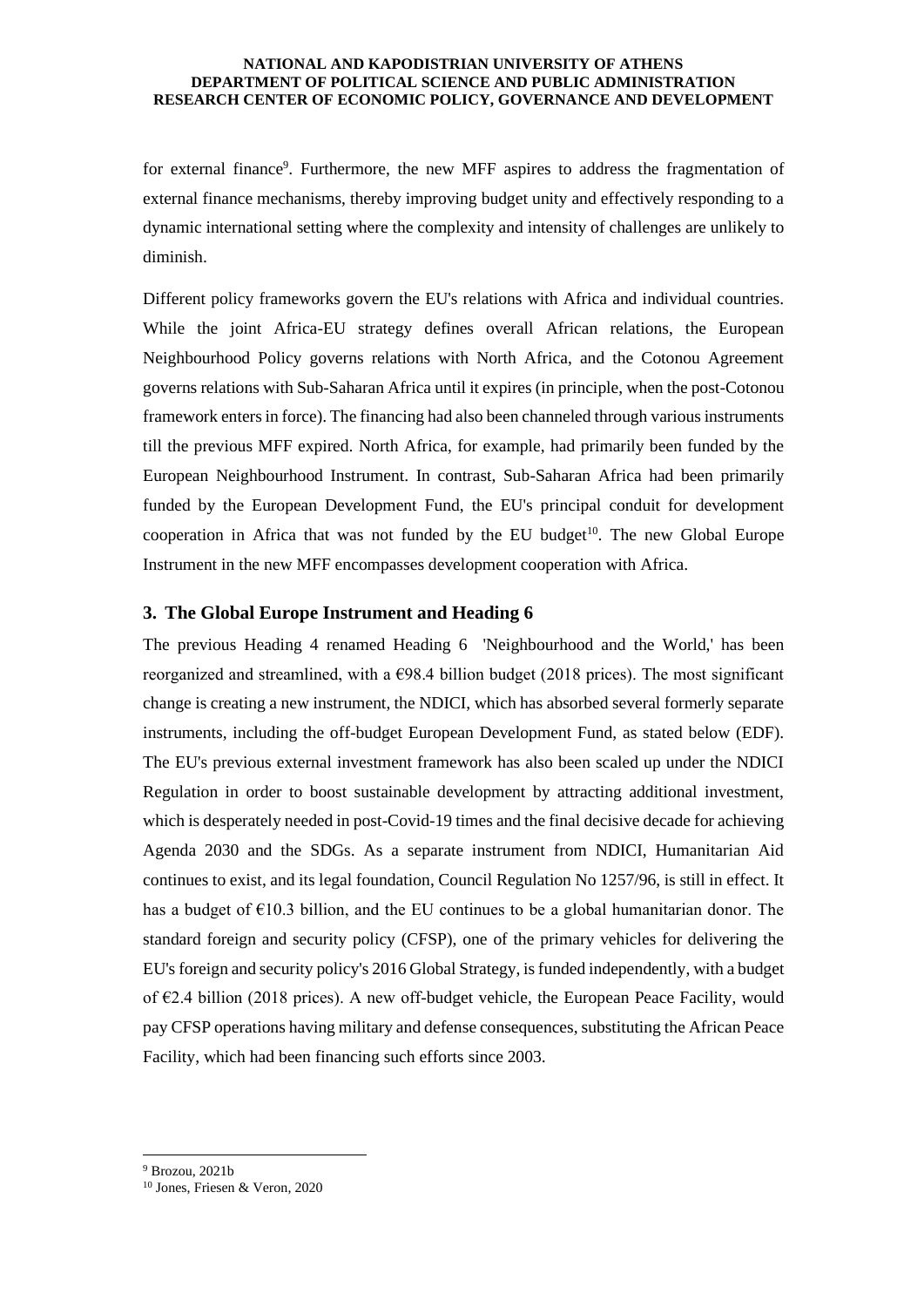# **4. Instrument for Neighbourhood Development and International Cooperation (NDICI)**

NDICI, often known as the "Global Europe Instrument," will be the EU's primary external finance instrument with a global reach for the next seven years. It focuses on Sub-Saharan Africa as well as the EU Neighbourhood. The Development Cooperation Instrument, the European Instrument for Democracy and Human Rights, the Partnership Instrument, the Instrument Contributing to Stability and Peace, and the EDF, which provided funding for Africa, are all part of it. Global Europe/NDICI is organized into three pillars, the most important of which is the geographical pillar, which devotes over half of its resources to Sub-Saharan Africa (around 37 percent of the overall funds)<sup>11</sup>. The thematic pillar supports the geographical pillar by focusing on global efforts and addressing global concerns. Rapid response actions are not pre-programmed, allowing for a quick response in an emergency. The emerging problems and priorities cushion is a reserve of flexibility that can respond to unforeseen situations, new requirements, or emerging issues and support new EU-led or international initiatives.

The NDICI Regulation establishes several expenditure goals, including devoting 30% of all money to climate-related activities, 93% of all monies to ODA, and 20% of ODA to social inclusion and human development. During the trilogue talks, Parliament emphasized that any migration-related initiatives must be consistent with the NDICI goals. Concerns have been raised, as noted by the EP's Development Committee in its opinion on the discharge for the implementation of the budgets of the 8th, 9th, 10th, and 11th EDFs for 2019, that development aid is increasingly being used to address the EU migration agenda, diverting it from its primary goal. Gender equality, environmental protection, digitization, good governance, stability, and peace are other priority issues. Given the massive financing gap for achieving the SDGs, as well as the positive independent evaluation of the European Fund for Sustainable Development (EFSD), launched in 2017, as "strongly relevant" to the investment needs in Sub-Saharan Africa and the EU Neighbourhood, the NDICI/Global Europe Regulation also includes a scaled-up version of the EFSD, a European Fund for Sustainable Development Plus, and an External Action Guarantee to cover a volume of up to 3.5 billion euros<sup>12</sup>. Both measures are critical in assisting EU partner nations in attracting additional investment by blending EU contributions with partner financing through blending projects, risk-sharing guarantees, and investment support. They will be programmed using the 'policy first' philosophy, contributing

<sup>&</sup>lt;sup>11</sup> European Commission, 2021b

<sup>12</sup> European Commission, 2020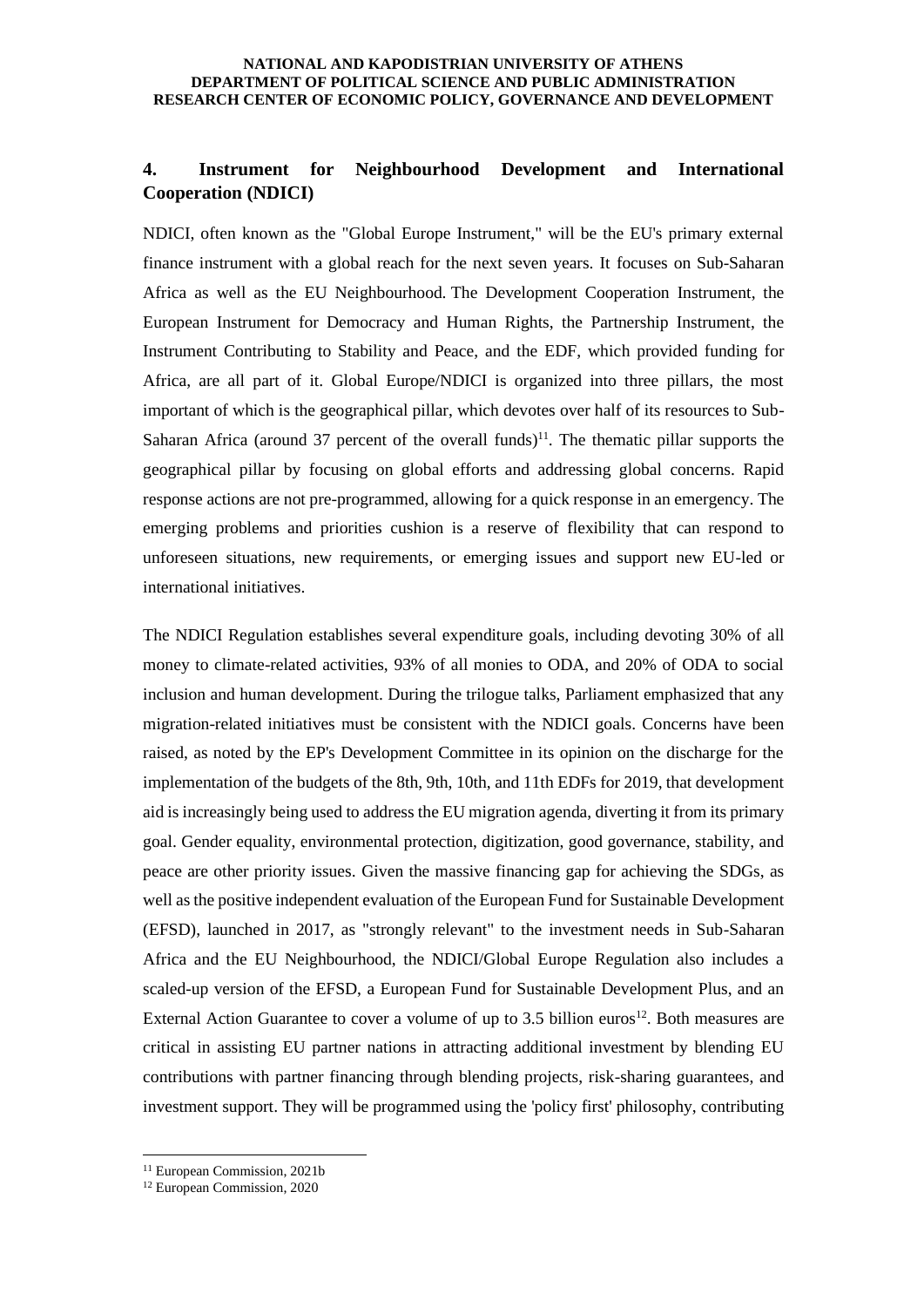to critical EU priorities such as implementing the Green Deal's external component, digitization, jobs and growth, and inequalities reduction.

The NDICI/Global Europe Regulation will be critical in assisting the execution of the new Africa strategy and allowing the EU and its ACP allies to forge stronger coalitions in the face of major global problems. It will back the post-Cotonou deal, which will not include financial details because the EDF, the EU's primary source of funding for African cooperation, is now part of the EU's general budget. The rules that apply will be those of the EU general budget and the NDICI/Global Europe Instrument, which replaces some of the EDF's financial flexibilities, such as undistributed money ('cushion') and the carry-over of unused funds to the next financial year. The NDICI and its investment component, the EFSD+, will be implemented by the Commission's Directorate-General for International Partnerships.

## **5. MFF 2014-2020: Africa's Financing Instruments**

Between 2014 and 2020, the MFF Heading 4 'Global Europe' included a variety of EU-funded instruments with both a geographical (targeting a group of countries) and a thematic (targeting a specific development issue) focus. Each instrument had its own set of country-specific programs, while others were regional or theme. The EU's programs ensured that democracy, peace, solidarity, stability, poverty reduction, prosperity, and natural resource protection were fostered in the EU's immediate neighborhood and globally. The fundamental EU budget financing mechanisms via which the EU funded its efforts in Africa in the 2014-2020 MFF, their principal aims, and the lead Commission directorate-general (DG) responsible for their programming and implementation are listed in Table 1.

The DCI, which covered collaboration with Latin America, Asia, Central Asia, the Gulf States, and South Africa, was the EU's largest development fund. A minor portion of it went to a pan-African program that covered the entire continent, as well as two thematic programs: global public goods and challenges and civil society organizations and local governments. With a budget of  $\epsilon$ 845 million (2014-2020), the pan-African initiative was the first specialized EU financial tool to encompass Africa as a whole. In line with the joint Africa-EU strategy, it aims to foster the EU-Africa collaboration by contributing to the strategic areas of the 2014-2017 and 2018-2020 multiannual indicative programs. It embraced trans-regional, continental, and global initiatives in and with Africa while guaranteeing complementarity with other financial mechanisms.

Higher education, economic integration, migration, digitization, statistics, infrastructure, and governance were all given special attention in 2018-2019. In places where they bring value, it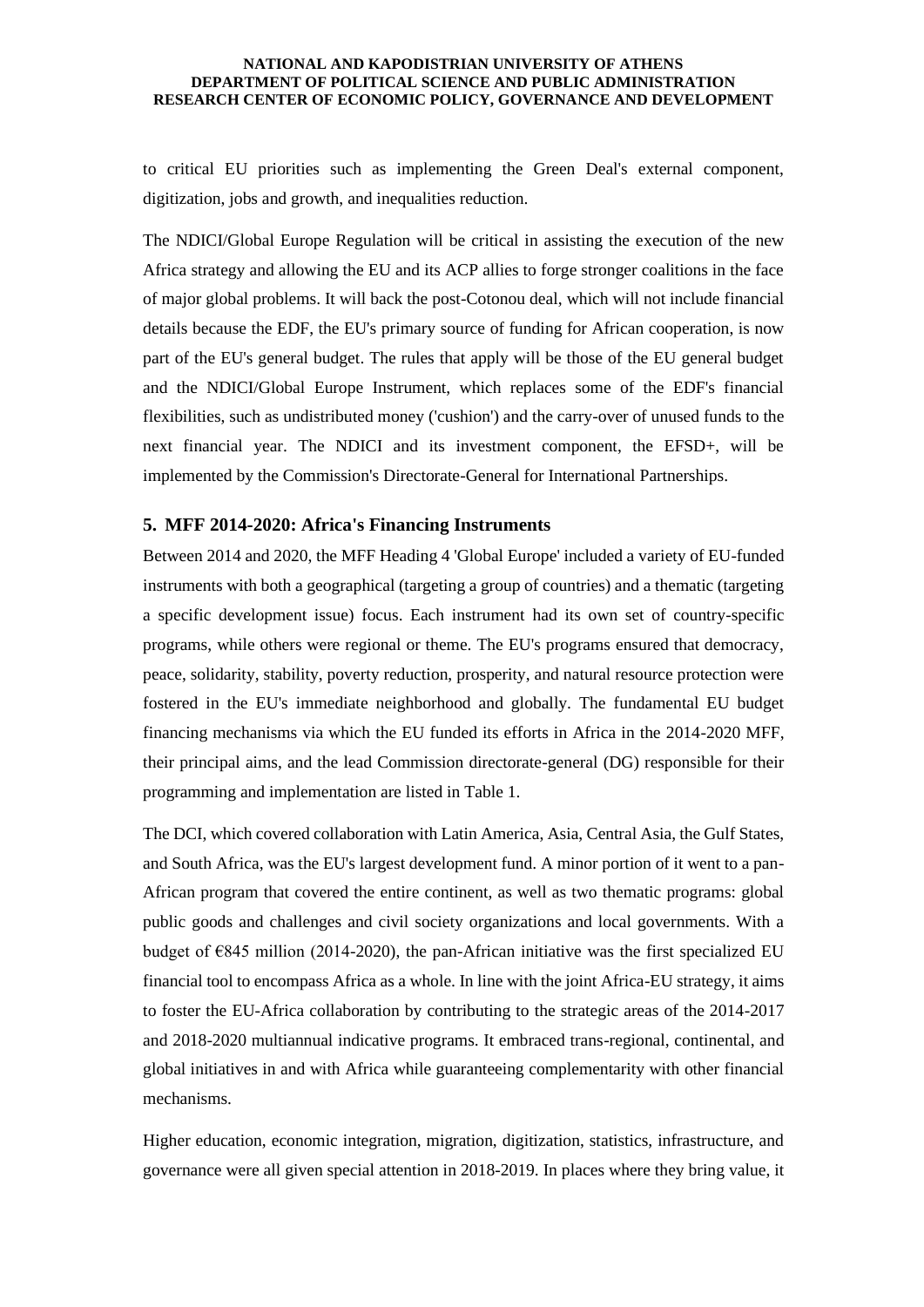is generally implemented by the African Union (AU) Commission or specialized international organizations. The program, among other things, aided the successful conclusion of the AfCFTA negotiations in 2018 and established the EU as the AU's primary recognized partner in this endeavor. The introduction of the pan-African program was deemed necessary during the DCI evaluation in 2017, addressing a significant gap in the strategic cooperation between Africa and the EU and complementing existing finance mechanisms such as the EDF. The Commission details all EU spending programs for 2014-2020 in its performance overview. In February 2021, it published its 2020 Annual report on the implementation of the EU's external action instruments in 2019, outlining prominent variables of the EU's financial assistance for external action in 2019, such as its contribution to the UN 2030 Agenda implementation. Major crises in African nations such as the Central African Republic, the Democratic Republic of the Congo, Libya, Mali, Nigeria, Somalia, South Sudan, and Sudan were covered by EU operations funded by the IcSP and supported by CFSP measures in 2019. In addition to the EU's geographical instruments and CSDP missions, the IcSP has been the principal external financing instrument for supporting security, peacebuilding, and conflict-prevention measures in partner countries.

## **6. The European Investment Plan (EIP)**

Using financial instruments such as loans and guarantees supported by the EU budget grew under the 2014-2020 MFF. The release of the external investment plan, endorsed by an EU budget guarantee, in 2017 as an attempt to offer creative ways of galvanizing public and private sources of financing for development, with a focus on Africa and the EU Neighborhood, was a first, with the plan initially intended to address the root causes of migration. The European Investment Plan (EIP) is built on three pillars: 1) the European Fund for Sustainable Development (EFSD); 2) technical assistance to governments and businesses in project preparation; and 3) enhancing the investment climate. The  $\epsilon$ 5.1 billion EFSD is the EIP's finance arm, mobilizing funds for development projects through guarantees and blending (see diagram, left), which involves mixing EU grants with public and private-sector financing. Guarantees and blending have become more common in EU development assistance, mainly consisting of direct contributions to partner nations. The new EFSD Guarantee allows development banks and private investors to share investment risks with local entrepreneurs, who may then lend to them. Individual guarantees have been created for five sectors: small company financing, sustainable energy and connectivity, local currency lending, digitalization, and sustainable cities. Work in these areas complements other EU programs, including the European Green Deal. The investment is predicted to be worth ten times the amount of money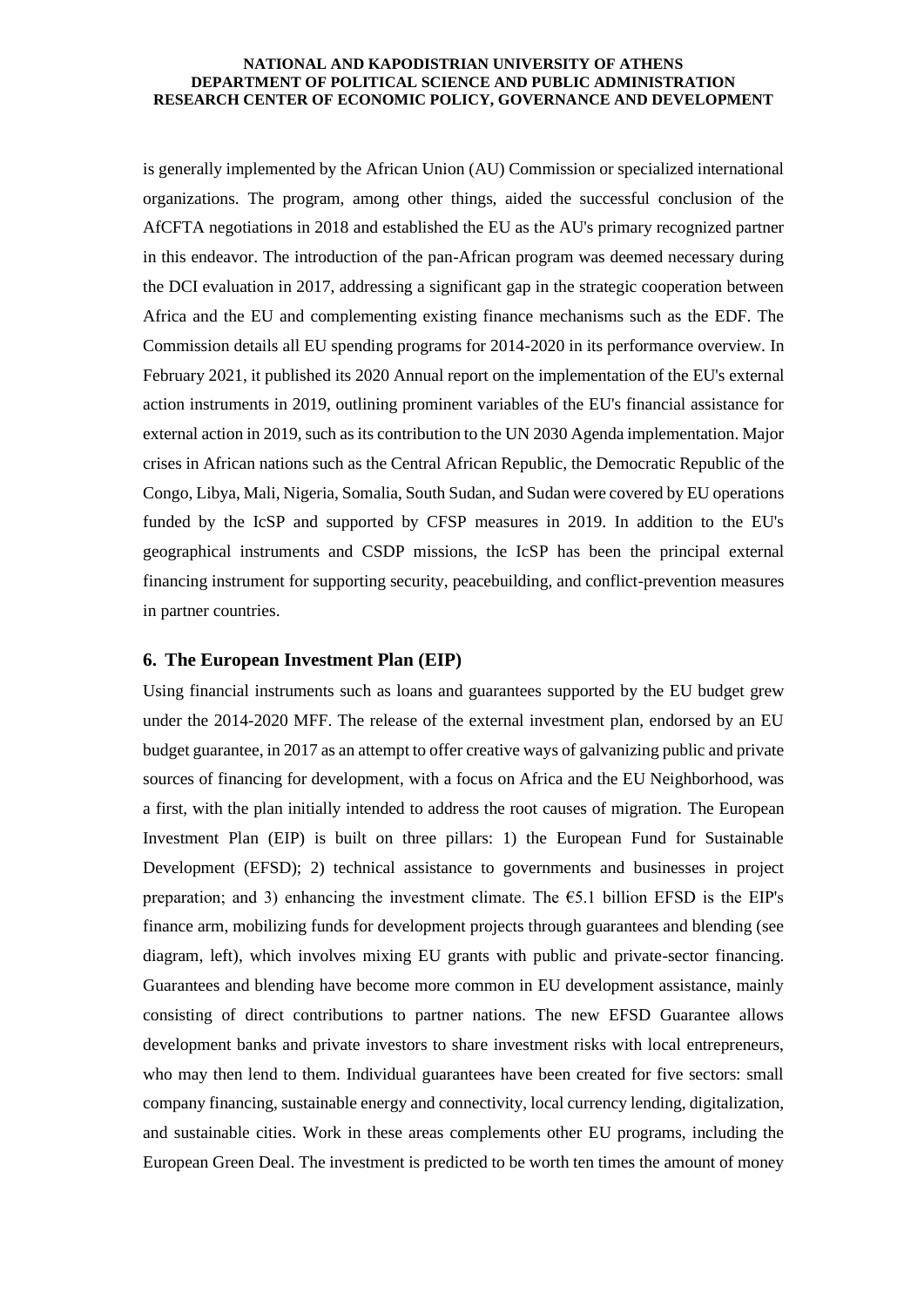invested. According to the 2019 EFSD Operational report, the targets have been raised upwards.

## **7. European Investment Bank (EIB)**

The EIB has served as the EU's international development bank for decades, and its foreign investments have aided in creating stability, sustainable growth, and the battle against climate change. The EIB is a crucial partner in executing the EFSD and the Team Europe concept with a strong focus on Africa. The EIB accounts for about a third of all EU institutions' ODA. Outside the EU, EIB finance has totaled  $\epsilon$ 78 billion in the last ten years, with  $\epsilon$ 26.6 billion going to Africa. In 2020, the EIB planned to invest over  $\epsilon$ 10 billion in development outside of Europe, with financing to Africa increased by 50% to nearly  $\epsilon$ 5 billion across various sectors. Apart from the EIP, the EIB has financed investments in North Africa and South Africa through the ACP Investment Facility established under the Cotonou Agreement or the External Lending mandate<sup>13</sup>.

## **8. Instruments for funding outside of the EU budget**

Several off-budget intergovernmental and ad hoc hybrid instruments supplied central finance for Africa until the passage of the 2021-2027 MFF, in addition to financing mechanisms within the EU budget. The European Development Fund (EDF) is noteworthy since it is the EU's largest development fund and the primary source of funding for geographical cooperation with sub-Saharan African, Caribbean, and Pacific (ACP) countries (except South Africa). While the EDF has functioned outside of the budget for decades, unexpected occurrences during the 2014-2020 MFF prompted the creation of new ad hoc instruments such as the EU trust funds for foreign action. In the new MFF, the EDF is now part of the NDICI, and trust funds are placed to continue until the end of 2021.

## **a. The European Development Fund**

Under the Cotonou Agreement, the EDF was the primary source of money for ACP countries. The EDF is funded outside the EU budget and by contributions from the EU Member States according to a particular allocation key. It spans several financial periods ranging from five to seven years; however, payments can be made over more extended periods. The 11th EDF, which runs concurrently with the 2014-2020 MFF, funds 75 ACP nations with a total budget of  $\epsilon$ 30.5 billion, split around 80 percent between regional and intra-ACP theme programs<sup>14</sup>. Equatorial Guinea and Sudan were not eligible for aid since they had not signed the Cotonou

<sup>13</sup> European Commission, 2021e

<sup>14</sup> Jones, Friesen & Veron, 2020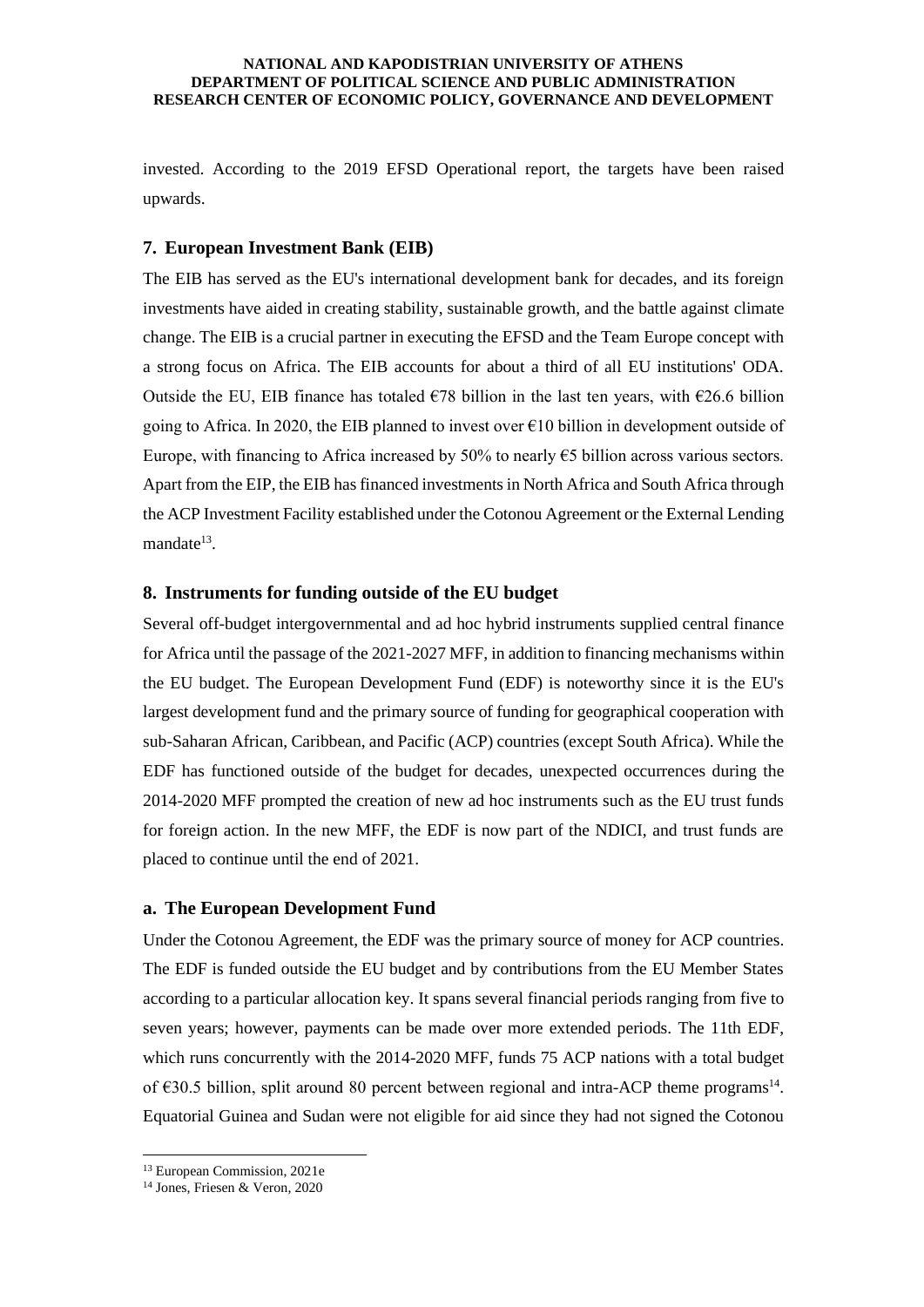Agreement's 2010 amendment, while South Africa is not eligible for EDF funding. The general structure for the EDF's programming and implementation is defined by a Council regulation, which aims to ensure compatibility with relevant EU development policy principles and frameworks. The EDF Committee, which comprises delegates from the EU Member States, controls and monitors the EDF's programming and implementation. DG INTPA is in charge of the European Commission. The long-standing question of whether the EDF should be included in the EU budget was eventually answered in the new MFF when it was put into the new Global Europe Instrument to improve coordination and coherence of procedures and flows to Africa as a whole.

# **b. The African Peace Facility and its successor, the European Peace Facility (EPF)**

A prerequisite for long-term development, peace, and security cooperation lies at the heart of the EU's engagement with Africa. The African Peace Facility has been the primary EU tool funded under the intra-ACP envelopes of the EDF since 2003, assisting African-led peace support operations, capacity-building activities, and initiatives under the Early Response Mechanism, due to the EU Treaties limiting the use of the EU budget for expenditures with military and defense implications. The APF was a pan-African initiative that funded continental, regional, and sub-regional operations; national-level initiatives were not eligible for funding. It supplemented regional and national EDF, IcSP (including the 2017 capacitybuilding in support of security and development program), trust funds, and CFSP military and civilian missions and operations.

The EU has allocated  $\epsilon$ 3.5 billion to the APF since its inception, according to the 2019 APF annual report. By 2019, the EU had contracted  $\epsilon$ 2.9 billion and disbursed  $\epsilon$ 2.7 billion. In addition to the adjustments made in the new MFF, the EU is revamping how it finances African peace and security<sup>15</sup>. In 2021, the European Peace Facility, a new off-budget mechanism, gathered EU funding for peace and security programs with military or defense consequences, including the APF, under its umbrella (except for the non-military actions eligible for ODA, which the NDICI would cover). The EPF's  $\epsilon$ 5 billion budget for 2021-2027 is approximately twice as much as the APF spent from 2004 to 2019; nevertheless, it has a global scope and is not solely for the African Union<sup>16</sup>. The EPF will also cover the collective costs of military missions and operations under the Common Security and Defense Policy. While the APF mostly channeled financing through African Union mechanisms, the EPF will allow for more

<sup>15</sup> European Commission, 2021b

<sup>16</sup> European Commission, 2021d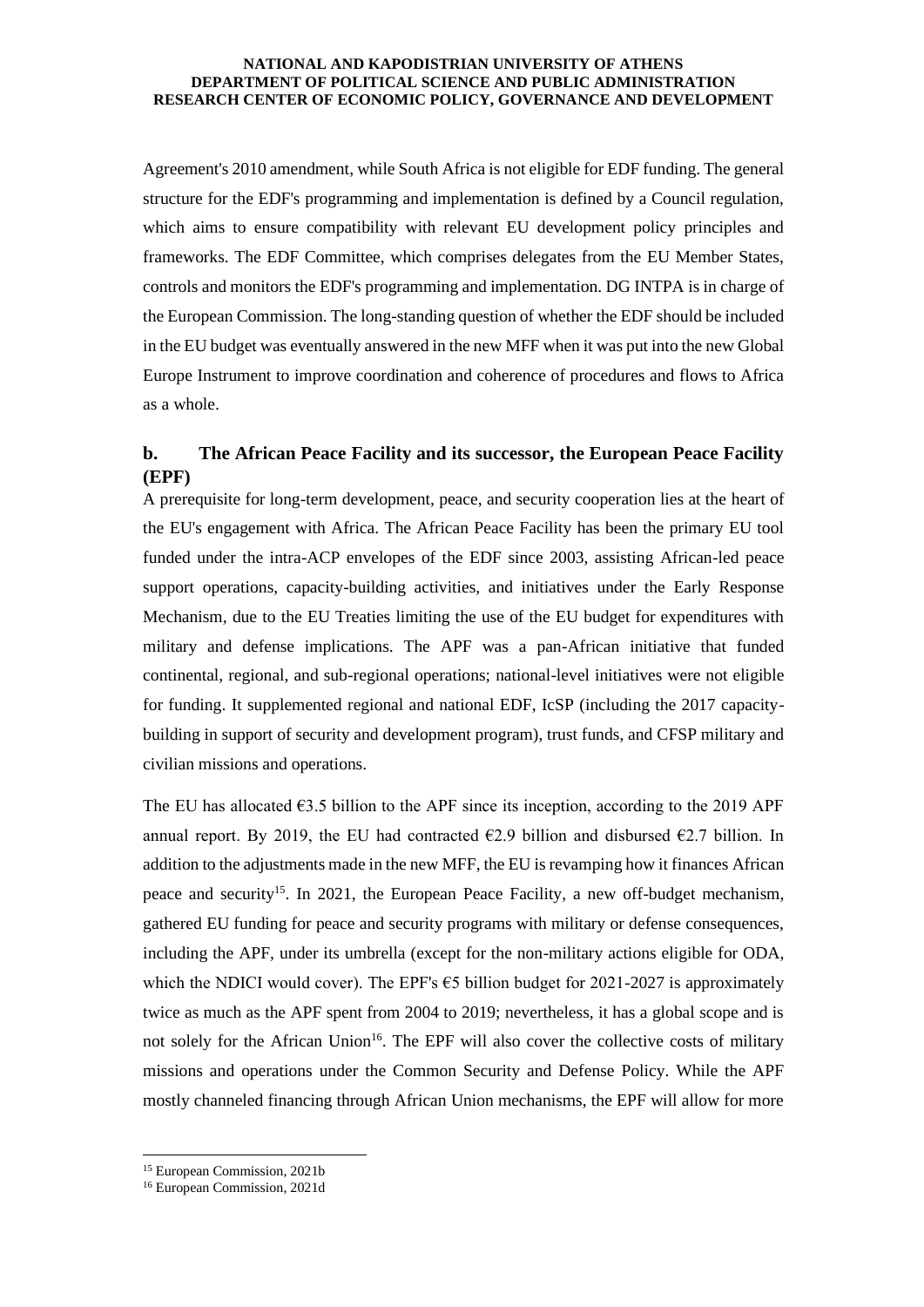direct bilateral and multilateral engagement with African (groups of) nations and regional organizations.

# **c. EU trust funds (EUTFs) focused on Africa**

Unexpected developments, such as the migration crisis, prompted the establishment of EU trust funds during the 2014-2020 MFF. Trust funds were created "partly as a result of the EU budget being structurally underfinanced and insufficient possibilities to fund unexpected needs," according to a recent opinion of the EP's Committee on Budgetary Control on the implementation report on the EU trust funds and the Facility for Refugees in Turkey. Since January 2013, the Commission has been able to develop and administer multi-donor trust funds in the field of external actions to react to emergencies and finance actions based on shared objectives and reporting formats, thanks to a new Financial Regulation applicable to the EU budget. Trust funds have several advantages, including pooling additional resources from various sources (EU budget, Member States, third countries, EDF) and more flexibility, faster decision-making and implementation, better coordination, and increased EU visibility. However, their use has generated concerns about the EU budget's fragmentation and the need for adequate accountability. The Bêkou trust fund and the EU emergency trust fund for Africa are two of the four extant trust funds focused on Africa. Because they are slated to expire at the end of 2021, associated work will continue under the NDICI/Global Europe, which gives the EU budget more flexibility.

# **d. The Bêkou Trust Fund of the European Union**

The EUTF Bêkou was established in July 2014 to aid in the rehabilitation of the Central African Republic and to assist neighboring countries in dealing with the crisis' regional effects. The Bêkou trust fund has implemented several programs since its inception, and its resources have grown from the initial  $664$  million<sup>17</sup>. Essential services (health, food security, water, and sanitation) have been prioritized, but resources have also been allocated to rural development, economic recovery, and reconciliation. Moreover, half of the Central African Republic's population has already benefited from the trust fund. The Bêkou trust fund has strengthened and extended synergies with other EU institutions while remaining true to its objectives.

## **e. The EU Emergency Trust Fund for Africa (EUTF)**

<sup>17</sup> European Commission, 2021a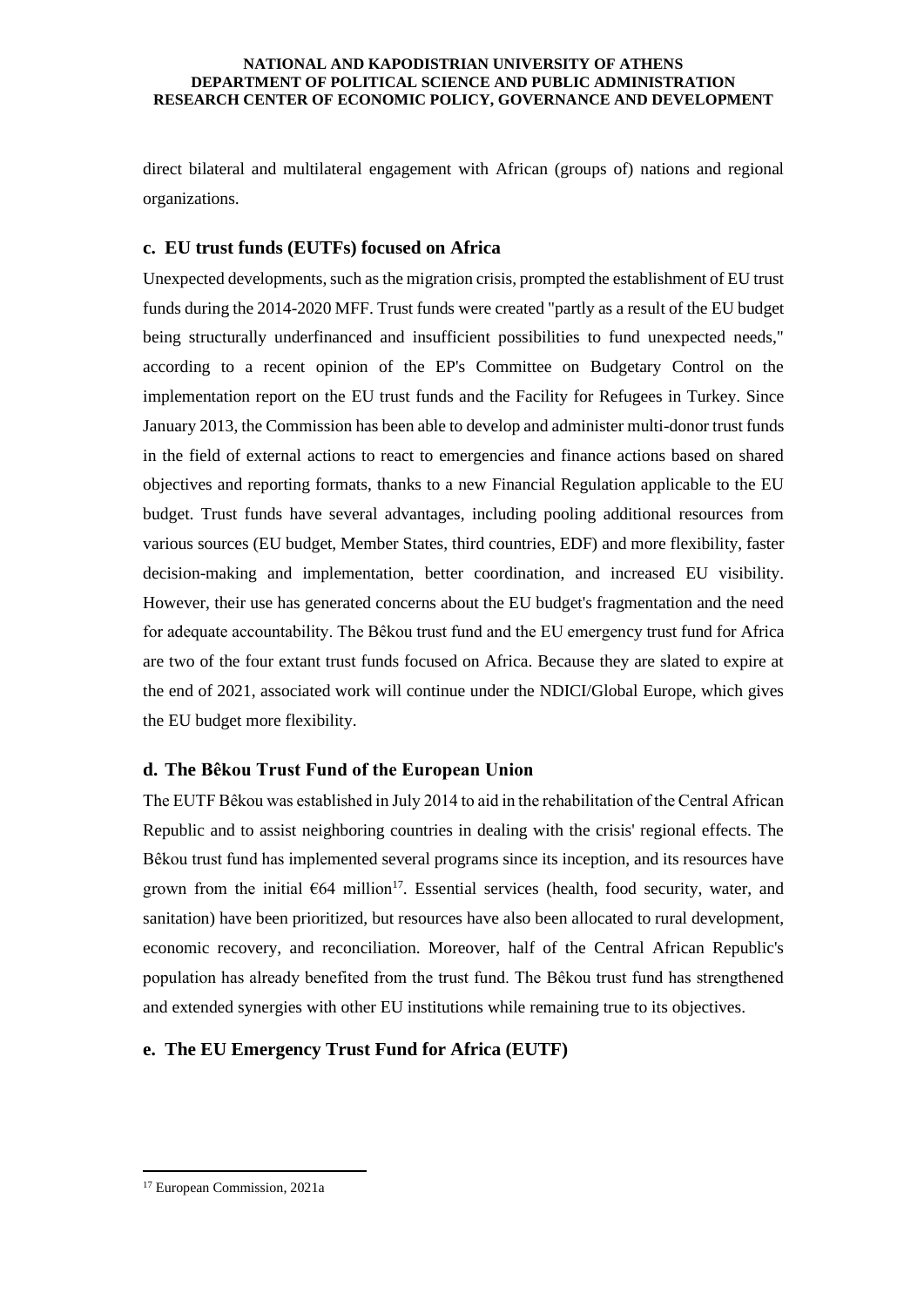The EUTF for Africa was created in response to the 2015 migratory crisis and to help implement the joint Valetta action  $plan^{18}$ . The EUTF was billed as an emergency tool to manage and reorganize EU finances in response to «situations when experience has demonstrated that the inadequacy of local administrations coupled with a significant increase in the number of contributors necessitates robust international coordination<sup>19</sup>». It did not imply that more financing sources will be identified at the EU level. Instead, it pooled money from the European Development Fund (EDF), the European Neighbourhood Instrument (ENI), and the Development Cooperation Instrument (DCI), which were subsequently augmented by approximately  $\epsilon$ 5 billion in commitments from member states. The EUTF window C, "North of Africa," includes the Southern Mediterranean Countries (SMCs), as well as two other regional windows, the Sahel and Lake Chad (window A) and the Horn of Africa (window B) (window B).The EUTF has funded approximately 600 initiatives in 26 countries since its creation, totaling  $64.8$  billion in approved programming.

Decisions made in the North of Africa comprise about  $\epsilon$ 900 million disbursed to Libya, Tunisia, Morocco, Algeria, and Egypt through 40 programs, which is comparable to 31% of the EU's Official Development Assistance budget in the region (34 percent in the Horn of Africa and 25 percent in the Sahel and Lake Chad). As a result, there's no denying that the EUTF was a game-changer in the EU financing environment. It not only established a focused instrument for external migration cooperation with a corresponding financial allocation, but it also advanced coordination between the EU and its member states on a hotly debated and potentially controversial issue. Several investigations and evaluations of the EUTF indicate that it has had at least three effects on EU-third-country relations. The EUTF has transformed "how work is done" for the first time, despite not revolutionizing how migration is dealt. The EUTF did not follow EU standard application and selection procedures because it was created under the strain of the so-called "migrant crisis" and as an emergency instrument. The governance structure was made of representatives from member states and the European Commission; however the European Parliament did not oversee the EUTF's expenditure because the instrument is not part of the EU budget, and the selection criteria are less specified than for normal EU funding.

<sup>&</sup>lt;sup>18</sup> The Valletta Action Plan outlined five priority realms of cooperation: solving the underlying causative factors of irregular migration and establishing the benefits of migration; encouraging legal migration and mobility; bolstering security and asylum policies; countering human trafficking and migrant smuggling; and strengthening cooperation to enable the return and reintegration of irregular migrants. <sup>19</sup> Zardo, 2021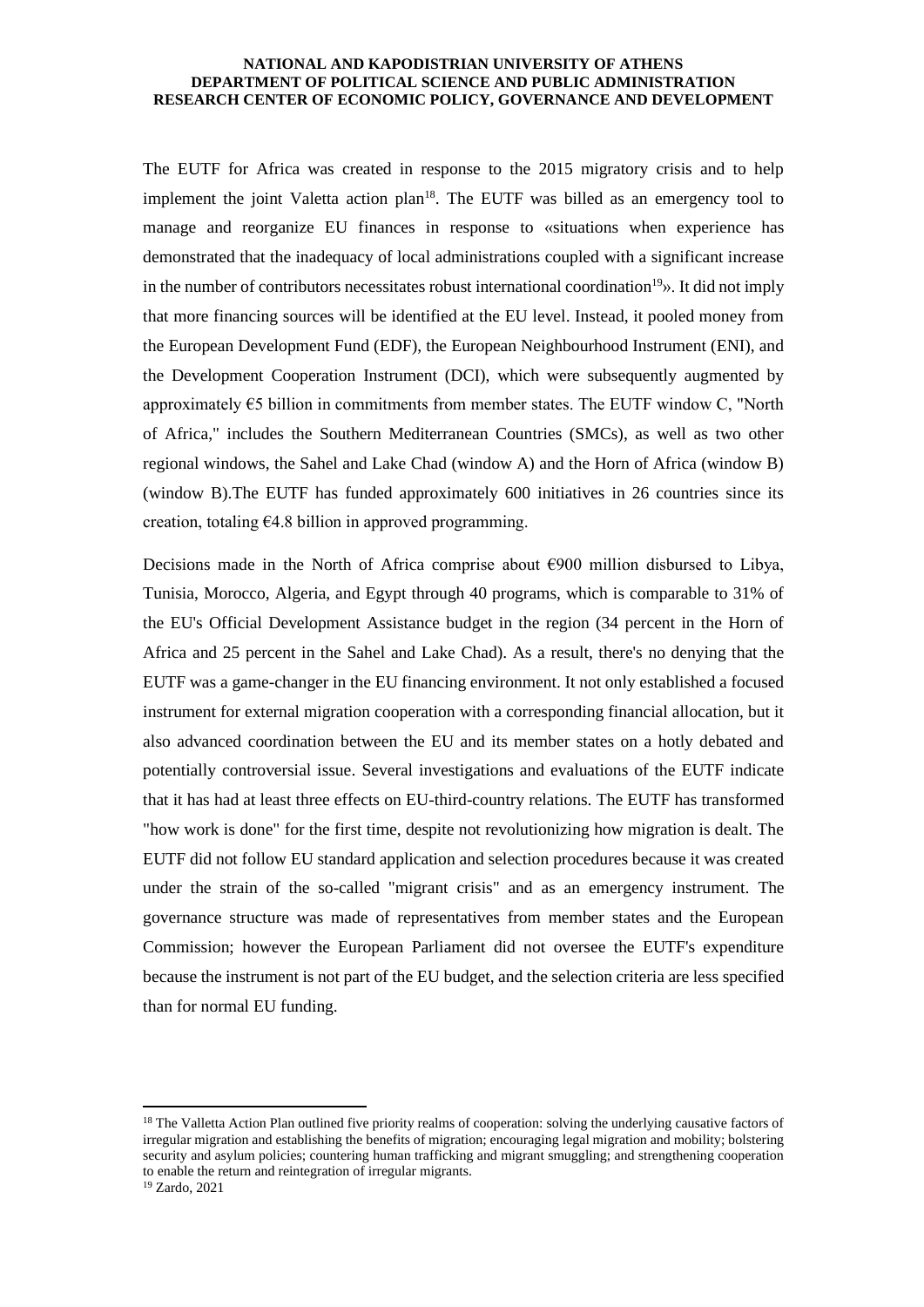Second, the EUTF has had an impact on the connection between the migration agenda and the African countries targeted for migration. Third, despite mounting evidence showing economic growth, particularly income-generating initiatives, is more likely to lower relocation costs and lead to increased emigration unless a nation reaches an upper-middle-income level, the EUTF has helped to bolstering the "root causes" narrative. According to a 2021 EUTF reflection study, it resulted in a "far more ambitious and long-term-oriented matrix of interventions." Its goals are to promote economic and job opportunities, community resilience, migration management, governance, and conflict prevention in the three windows it covers: the Sahel and Lake Chad, the Horn of Africa, and the North of Africa. The trust fund is used to fund programs that complement EDF-funded activities in several countries. Similarly, its goals have been generally aligned with the EU budget instruments that give a portion of its funding. The EUTF has sponsored over 500 projects in over 25 African nations. Migration is anticipated to account for around 51% of its funding. The NDICI will continue to sponsor migration-related initiatives with up to ten percent of its money in the new MFF.

# **9. References**

- Bøås, M., Horký-Hlucháň, O., & A., M.-E. (2020). *A comprehensive EU strategy for Africa.* European Parliament Think Tank. [https://op.europa.eu/en/publication-detail/-](https://op.europa.eu/en/publication-detail/-/publication/5013af43-c190-11ea-b3a4-01aa75ed71a1) [/publication/5013af43-c190-11ea-b3a4-01aa75ed71a1](https://op.europa.eu/en/publication-detail/-/publication/5013af43-c190-11ea-b3a4-01aa75ed71a1)
- Brozou, M. (2021a). Advancing EU-Africa cooperation in light of the African Continental Free Trade Area. ETTG. [https://ettg.eu/publications/advancing-eu-africa-cooperation-in](https://ettg.eu/publications/advancing-eu-africa-cooperation-in-light-of-the-african-continental-free-trade-area/)[light-of-the-african-continental-free-trade-area/](https://ettg.eu/publications/advancing-eu-africa-cooperation-in-light-of-the-african-continental-free-trade-area/)
- Brozou, M. (2021b). *Towards a renewed Africa-Europe Partnership for Investment*. ETTG. <https://ettg.eu/publications/towards-a-renewed-africa-europe-partnership-for-investment/>
- Jones, A., Keijzer, N., Friesen, I., & Veron, P. (2020). *EU development cooperation with Sub-Saharan Africa 2013–2018: Policies, funding, results*. ECDPM. [https://ecdpm.org/publications/eu-development-cooperation-sub-saharan-africa-2013-](https://ecdpm.org/publications/eu-development-cooperation-sub-saharan-africa-2013-2018-policies-funding-results/) [2018-policies-funding-results/](https://ecdpm.org/publications/eu-development-cooperation-sub-saharan-africa-2013-2018-policies-funding-results/)
- European Commission. (2021a). *Bêkou Trust Fund*. International Partnerships European Commission. [https://ec.europa.eu/international-partnerships/programmes/bekou-trust](https://ec.europa.eu/international-partnerships/programmes/bekou-trust-fund_en)fund en
- European Commission. (2021b). *African Peace Facility: African Union Peace & Security Operations boosted by an additional €800 million from the European Union*. [https://ec.europa.eu/commission/presscorner/detail/it/ip\\_19\\_343](https://ec.europa.eu/commission/presscorner/detail/it/ip_19_343)